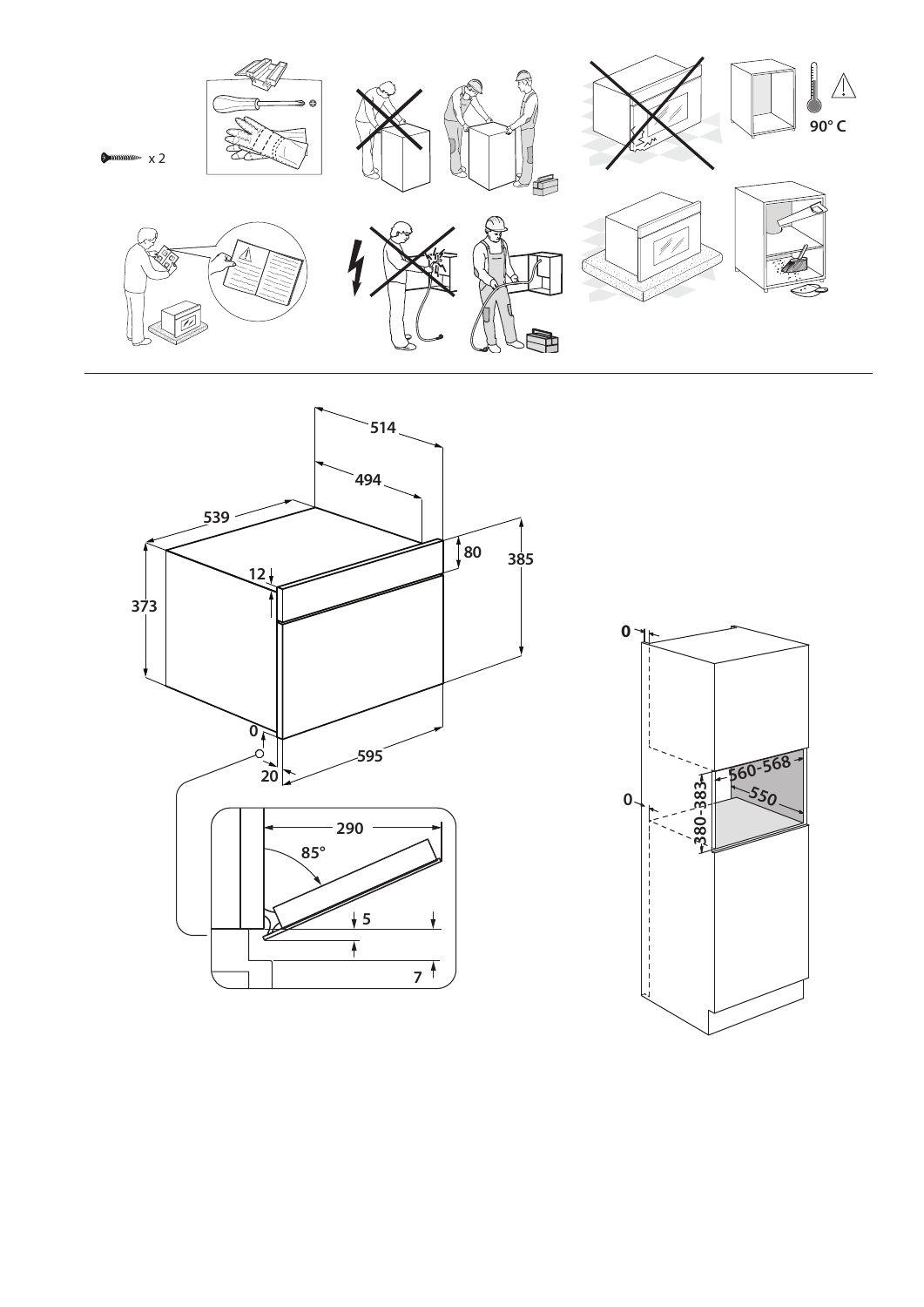

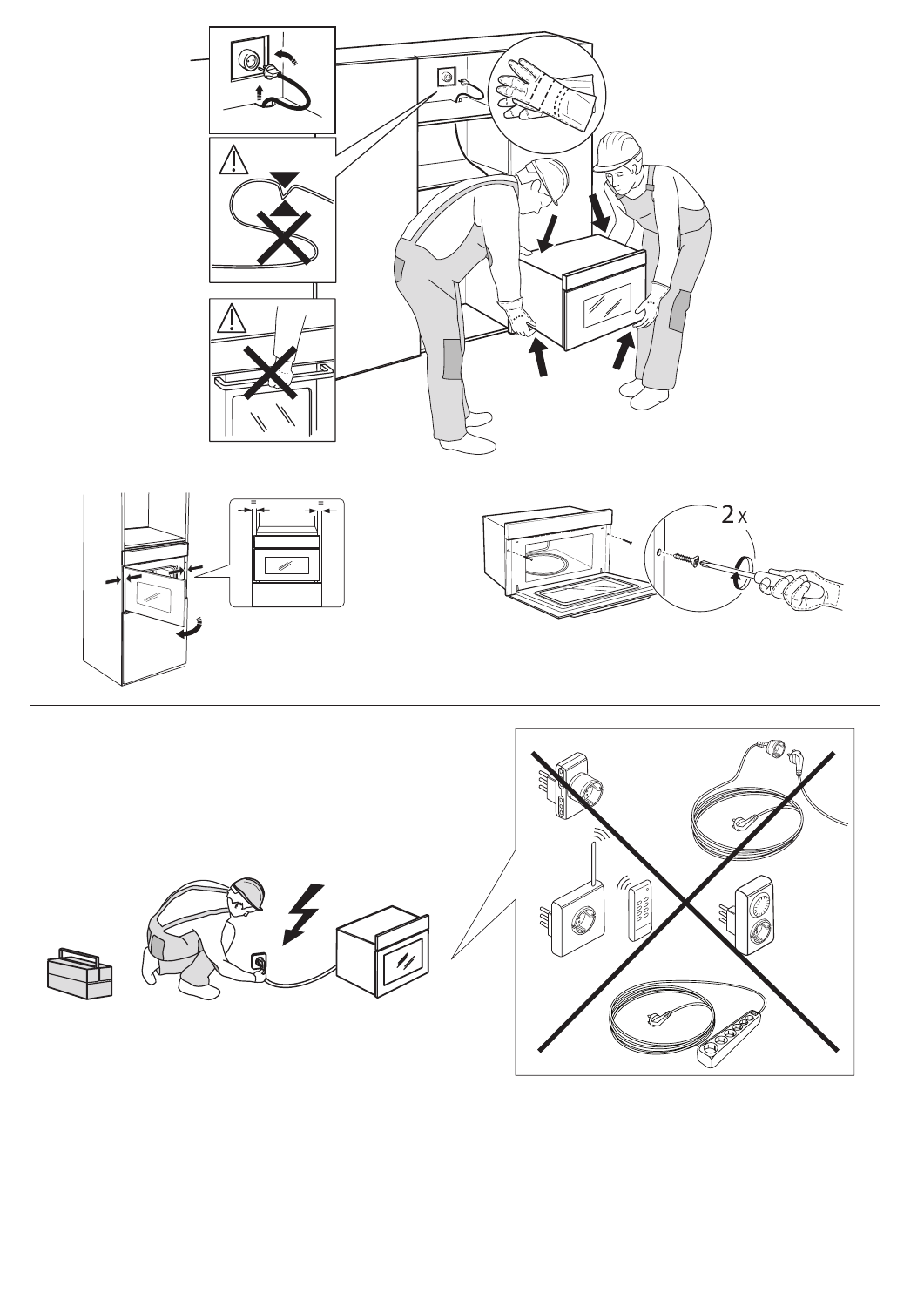# **EN SAFETY INSTRUCTIONS**

## **IMPORTANT TO BE READ AND OBSERVED**

Before using the appliance, read these safety instructions. Keep them nearby for future reference.

These instructions and the appliance itself provide important safety warnings, to be observed at all times. The manufacturer declines any liability for failure to observe these safety instructions, for inappropriate use of the appliance or incorrect setting of controls.

 $\triangle$  Very young children (0-3 years) should be kept away from the appliance. Young children (3-8 years) should be kept away from the appliance unless continuously supervised. Children from 8 years old and above and persons with reduced physical, sensory or mental capabilities or lack of experience and knowledge can use this appliance only if they are supervised or have been given instructions on safe use and understand the hazards involved. Children must not play with the appliance. Cleaning and user maintenance must not be carried out by children without supervision.

**A** WARNING: The appliance and its accessible parts become hot during use. Care should be taken to avoid touching heating elements. Children less than 8 years of age must be kept away unless continuously supervised.

 $\triangle$  Never leave the appliance unattended during food drying. If the appliance is suitable for probe usage, only use a temperature probe recommended for this oven - risk of fire.

 $\Lambda$  Keep clothes or other flammable materials away from the appliance, until all the components have cooled down completely - risk of fire. Always be vigilant when cooking foods rich in fat, oil or when adding alcoholic beverages - risk of fire. Use oven gloves to remove pans and accessories. At the end of cooking, open the door with caution, allowing hot air or steam to escape gradually before accessing the cavity - risk of burns. Do not obstruct hot air vents at the front of the oven - risk of fire.

 $\triangle$  Exercise caution when the oven door is in the open or down position, to avoid hitting the door.

WARNING : If the door or door seals are damaged, the oven must not be operated until it has been repaired – risk of injury.

 $\triangle$  WARNING: Liquids and foods must not be heated in sealed containers – risk of explosion, heating of beverages can result in delayed eruptive boiling, care must be taken when handling the container – risk of burn.

 $\triangle$  The microwave oven is intended for heating food and beverages. Do not dry food or clothing or heat warming pads, slippers, sponges and similar - risk of fire. When heating food in plastic or paper containers, remains vigilant on the oven - risk of fire.

 $\triangle$  The contents of feeding bottles and baby food jars must be stirred or shaken and their temperature checked - risk of burn. Do not heat eggs in their shells and whole hard-boiled eggs risk of explosion.

Only use utensils that are suitable for microwave cooking. Do not use metallic containers - risk of injury

 $\triangle$  Only use a temperature probe recommended for this oven - risk of fire.

 $\triangle$  If smoke is emitted switch off or unplug the appliance and keep the door closed in order to stifle any flames.

If the appliance is installed 850 mm or more above the floor, take care not to displace the turntable when removing containers – risk of injury.

**1** Do not use your microwave oven for deepfrying, because the oil temperature can not be controlled.

Metallic containers for food and beverages are not suitable during microwave cooking.

 $\triangle$  Do not remove the microwave inlet protection plates on the side of the cavity walls (certain models only). They prevent grease and food particles from entering the microwave inlet channels.

## **PERMITTED USE**

 $\triangle$  CAUTION: The appliance is not intended to be operated by means of an external switching device, such as a timer, or separate remote controlled system.

 $\triangle$  This appliance is intended to be used in household and similar applications such as: staff kitchen areas in shops, offices and other working environments; farm houses; by clients in hotels, motels, bed & breakfast and other residential environments.

 $\triangle$  No other use is permitted (e.g. heating rooms).  $\triangle$  This appliance is not for professional use. Do not use the appliance outdoors.

 $\Delta$ Do not store explosive or flammable substances (e.g. gasoline or aerosol cans) inside or near the appliance - risk of fire.

## **INSTALLATION**

 $\triangle$  The appliance must be handled and installed by two or more persons - risk of injury. Use protective gloves to unpack and install - risk of cuts.

 $\triangle$  Installation, including water supply (if any), electrical connections and repairs must be carried out by a qualified technician. Do not repair or replace any part of the appliance unless specifically stated in the user manual. Keep children away from the installation site. After unpacking the appliance, make sure that it has not been damaged during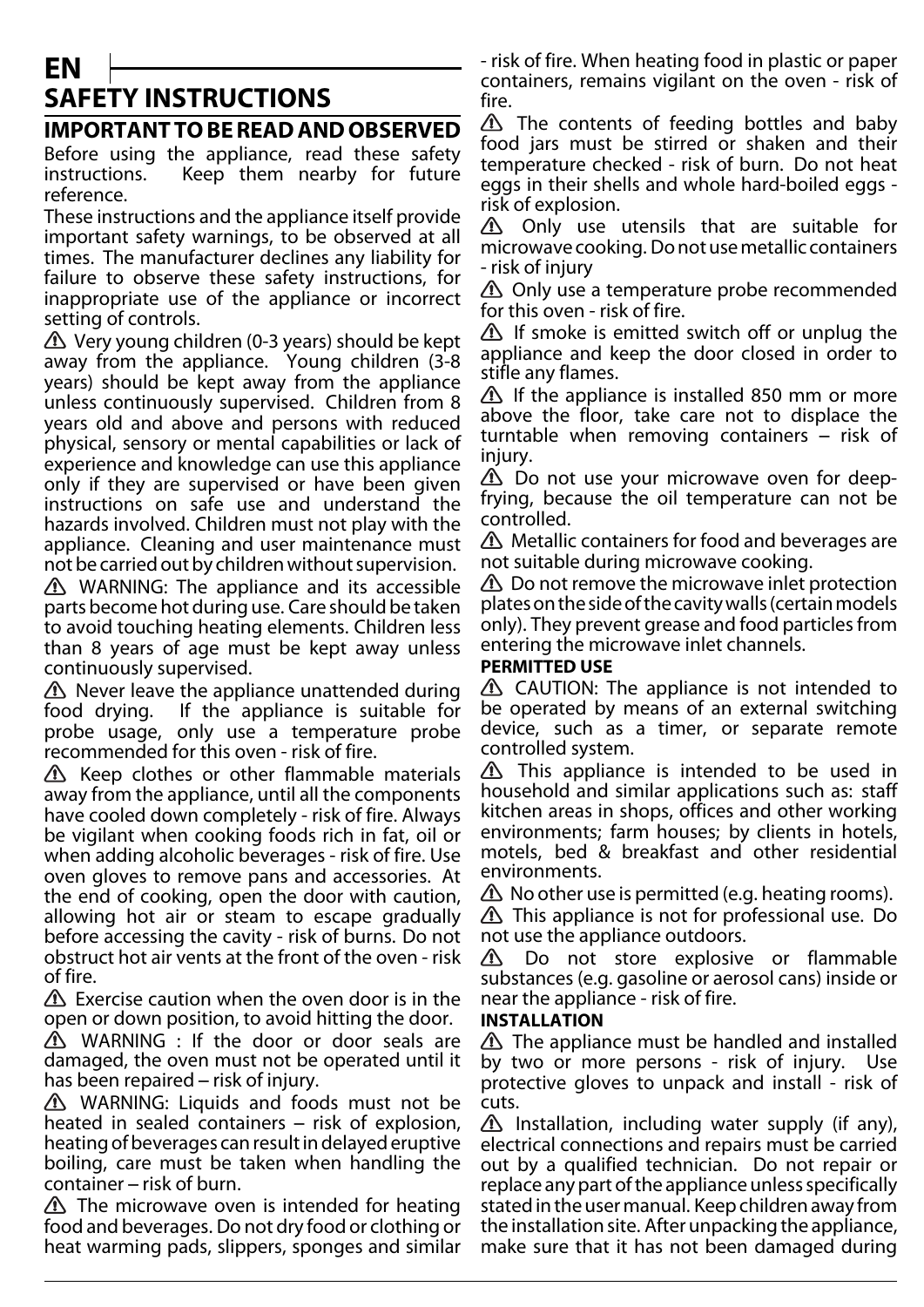transport. In the event of problems, contact the dealer or your nearest After-sales Service. Once installed, packaging waste (plastic, styrofoam parts etc.) must be stored out of reach of children - risk of suffocation. The appliance must be disconnected from the power supply before any installation operation - risk of electrical shock. During installation, make sure the appliance does not damage the power cable - risk of fire or electrical shock. Only activate the appliance when the installation has been completed.

 $\triangle$  Carry out all cabinet cutting works before fitting the appliance in the furniture and remove all wood chips and sawdust.

Do not remove the appliance from its polystyrene foam base until the time of installation.

 $\triangle$  After installation, the bottom of the appliance must no longer be accessible - risk of burn.

 $\triangle$  Do not install the appliance behind a decorative door - risk of fire.

If the appliance is installed under the worktop, do not obstruct the minimum gap between the worktop and the upper edge of the oven - risk of burns.

 $\triangle$  This appliance is intended to be used built-in. Do not use it freestanding or place into a cabinet.

After unpacking the appliance, make sure that the appliance door closes properly. In the event of problems, contact the dealer or your nearest After-sales Service.

## **ELECTRICAL WARNINGS**

 $\Delta$  The rating plate is on the front edge of the oven (visible when the door is open).

 $\triangle$  It must be possible to disconnect the appliance from the power supply by unplugging it if plug is accessible, or by a multi-pole switch installed upstream of the socket in accordance with the wiring rules and the appliance must be earthed in conformity with national electrical safety standards.

 $\Delta$  Do not use extension leads, multiple sockets or adapters. The electrical components must not be accessible to the user after installation. Do not use the appliance when you are wet or barefoot. Do not operate this appliance if it has a damaged power cable or plug, if it is not working properly, or if it has been damaged or dropped.

 $\triangle$  If the supply cord is damaged, it must be replaced with an identical one by the manufacturer, its service agent or similarly qualified persons in order to avoid a hazard risk of electrical shock.

 $\Delta$  If the power cable needs to be replaced, contact an authorized service center.

## **CLEANING AND MAINTENANCE**

 $\triangle$  WARNING : It is hazardous for anyone other than a competent person to carry out any service

or repair operation that involves the removal of a cover which give protection against exposure to microwave energy.

Failure to maintain the oven in a clean condition could lead to deterioration of the surface that could adversely affect the life of the appliance and possibly result in a hazardous situation.

 $\triangle$  The oven must be cleaned regularly and any food deposits removed.

WARNING: Ensure that the appliance is switched off and disconnected from the power supply before performing any maintenance operation. To avoid risk of personal injury use protective gloves (risk of laceration) and safety shoes (risk of contusion); be sure to handle by two persons (reduce load); never use steam cleaning equipment (risk of electric shock). Non-professional repairs not authorised by the manufacturer could result in a risk to health and safety, for which the manufacturer cannot be held liable. Any defect or damage caused from non-professional repairs or maintenance will not be covered by the guarantee, the terms of which are outlined in the document delivered with the unit.

 $\triangle$  Regularly clean appliance door internal side and related gasket, without removing it. Use a soft sponge, mild water and neutral soap; dry using a neutral soft cloth. Do not use metal scrapers.

 $\triangle$  Do not use harsh abrasive cleaners or metal scrapers to clean the door glass since they can scratch the surface, which may result in shattering of the glass.

 $\Delta$  Make sure the appliance has cooled down before cleaning or performing maintenance. - risk of burns.

## **DISPOSAL OF PACKAGING MATERIALS**

The packaging material is 100% recyclable and is marked with the recycle symbol  $\frac{1}{2}$ . The various parts of the packaging must therefore be disposed of responsibly and in full compliance with local authority regulations governing waste disposal.

## **DISPOSAL OF HOUSEHOLD APPLIANCES**

This appliance is manufactured with recyclable or reusable materials. Dispose of it in accordance with local waste disposal regulations. For further information on the treatment, recovery and recycling of household electrical appliances, contact your local authority, the collection service for household waste or the store where you purchased the appliance. This appliance is marked in compliance with European Directive 2012/19/EU, Waste Electrical and Electronic Equipment (WEEE). By ensuring this product is disposed of correctly, you will help prevent negative consequences for the environment and human health. The symbol  $\overline{X}$  on the product or on the accompanying documentation indicates that it should not be treated as domestic waste but must be taken to an appropriate collection center for the recycling of electrical and electronic equipment.